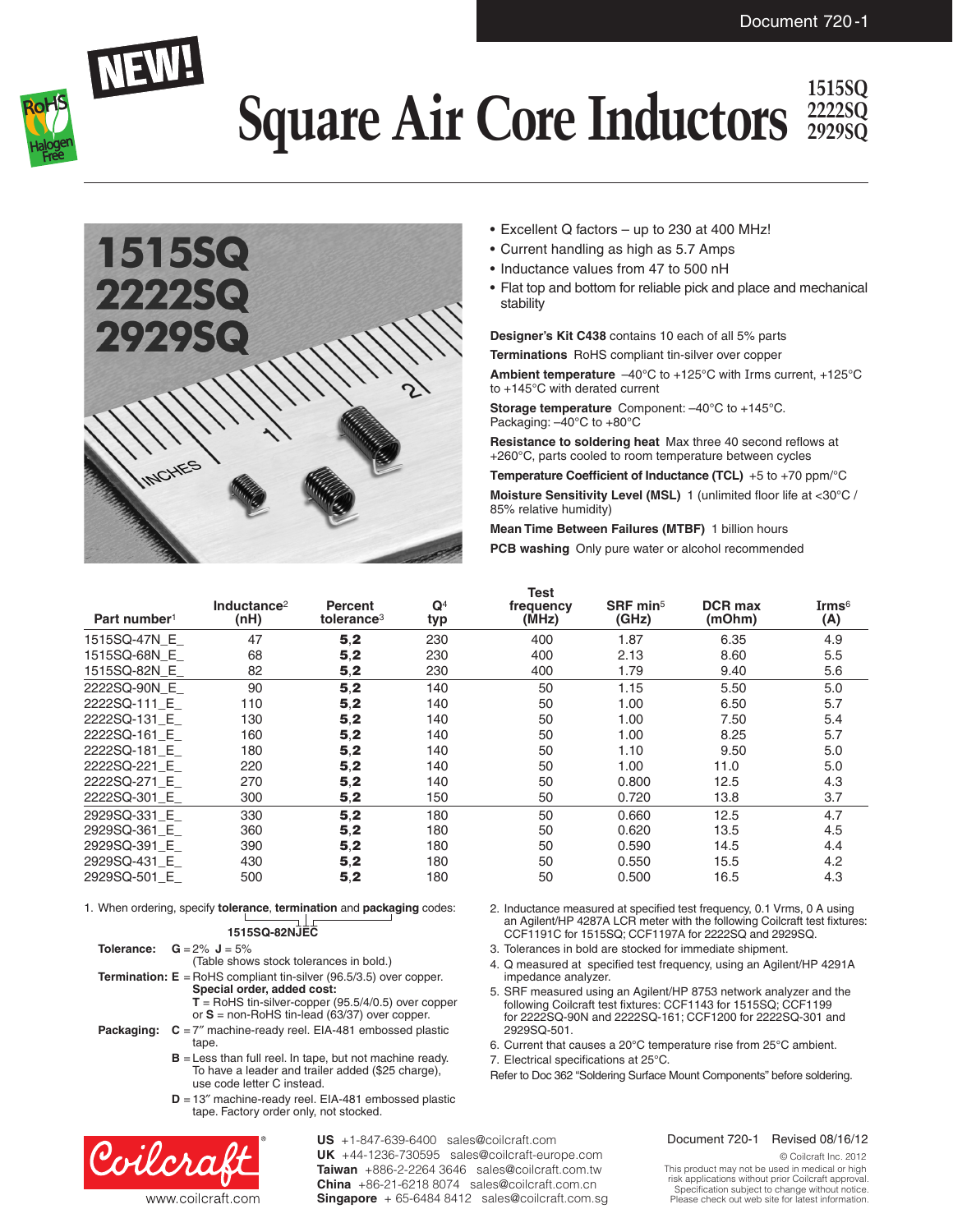



# **Square Air Core Inductors – 1515SQ, 2222SQ, 2929SQ**





| Part<br>number | А                 | в                 | C                 | D      | E     | F     | Weight<br>(mg) |
|----------------|-------------------|-------------------|-------------------|--------|-------|-------|----------------|
| 1515SQ-47N     | $0.160 \pm 0.010$ | $0.140 + 0.007$   | $0.147 + 0.007$   | 0.140  | 0.175 | 0.070 | 110            |
|                | $4,06 \pm 0,254$  | $3,56 \pm 0,178$  | $3,73 \pm 0,178$  | 3,56   | 4,45  | 1,78  |                |
| 1515SQ-68N     | $0.210 \pm 0.010$ | $0.140 + 0.007$   | $0.147 + 0.007$   | 0.190  | 0.175 | 0.070 | 145            |
|                | $5,33 \pm 0,254$  | $3,56 \pm 0,178$  | $3,73 \pm 0,178$  | 4,83   | 4,45  | 1,78  |                |
| 1515SQ-82N     | $0.230 + 0.010$   | $0.140 + 0.007$   | $0.147 \pm 0.007$ | 0.210  | 0.175 | 0.070 | 165            |
|                | 5,84 ±0,254       | $3,56 \pm 0,178$  | $3,73 \pm 0,178$  | 5,33   | 4,45  | 1,78  |                |
|                |                   |                   |                   |        |       |       |                |
| 2222SQ-90N     | $0.205 + 0.015$   | $0.215 \pm 0.010$ | $0.224 \pm 0.010$ | 0.175  | 0.255 | 0.085 | 280            |
|                | $5,21 \pm 0,381$  | $5,46 \pm 0,254$  | $5,69 + 0,254$    | 4,45   | 6,48  | 2,16  |                |
| 2222SQ-111     | $0.250 + 0.015$   | $0.220 + 0.010$   | $0.224 + 0.010$   | 0.230  | 0.265 | 0.085 | 330            |
|                | $6,35 \pm 0,381$  | $5,59 + 0,254$    | $5,69 \pm 0,254$  | 5,84   | 6,73  | 2,16  |                |
| 2222SQ-131     | $0.265 + 0.015$   | $0.220 \pm 0.010$ | $0.224 \pm 0.010$ | 0.245  | 0.265 | 0.085 | 371            |
|                | $6,73 \pm 0,381$  | $5,59 + 0,254$    | $5,69 + 0,254$    | 6,22   | 6,73  | 2,16  |                |
| 2222SQ-161     | $0.290 + 0.015$   | $0.220 \pm 0.010$ | $0.224 \pm 0.010$ | 0.260  | 0.265 | 0.085 | 425            |
|                | 7,37 ±0,381       | $5,59 \pm 0,254$  | $5,69 \pm 0,254$  | 6,60   | 6,73  | 2,16  |                |
| 2222SQ-181     | $0.320 + 0.015$   | $0.220 \pm 0.010$ | $0.224 \pm 0.010$ | 0.290  | 0.265 | 0.085 | 460            |
|                | $8,19 \pm 0,381$  | $5,59 + 0,254$    | $5,69 + 0,254$    | 7,37   | 6,73  | 2,16  |                |
| 2222SQ-221     | $0.390 + 0.015$   | $0.220 \pm 0.010$ | $0.224 \pm 0.010$ | 0.360  | 0.265 | 0.085 | 550            |
|                | $9,91 \pm 0,381$  | $5,59 \pm 0,254$  | $5,69 + 0,254$    | 9,14   | 6,73  | 2,16  |                |
| 2222SQ-271     | $0.460 + 0.015$   | $0.220 \pm 0.010$ | $0.224 \pm 0.010$ | 0.420  | 0.265 | 0.085 | 640            |
|                | $11,68 + 0,381$   | $5,59 \pm 0,254$  | $5,69 + 0,254$    | 10,67  | 6,73  | 2,16  |                |
| 2222SQ-301     | $0.470 + 0.015$   | $0.225 \pm 0.010$ | $0.224 \pm 0.010$ | 0.440  | 0.265 | 0.085 | 650            |
|                | 11,94 ±0,381      | $5,72 \pm 0,254$  | $5,69 + 0,254$    | 11,18  | 6,73  | 2,16  |                |
|                |                   |                   |                   |        |       |       |                |
| 2929SQ-331     | $0.405 + 0.015$   | $0.295 + 0.010$   | $0.285 + 0.010$   | 0.375  | 0.325 | 0.09  | 855            |
|                | $10,29 + 0,381$   | $7,49 \pm 0,254$  | $7,24 \pm 0,254$  | 9,53   | 8,26  | 2,29  |                |
| 2929SQ-361     | $0.445 + 0.015$   | $0.295 + 0.010$   | $0.285 + 0.010$   | 0.415  | 0.325 | 0.09  | 928            |
|                | 11,30 ±0,381      | 7,49 ±0,254       | $7,24 \pm 0,254$  | 10,541 | 8,26  | 2,29  |                |
| 2929SQ-391     | $0.485 + 0.015$   | $0.295 + 0.010$   | $0.285 + 0.010$   | 0.455  | 0.325 | 0.09  | 990            |
|                | 12,32 ±0,381      | 7,49 ±0,254       | 7,24 ±0,254       | 11,56  | 8,26  | 2,29  |                |
| 2929SQ-431     | $0.520 \pm 0.015$ | $0.295 + 0.010$   | $0.285 + 0.010$   | 0.490  | 0.325 | 0.09  | 1072           |
|                | 13,21 ±0,381      | 7,49 ±0,254       | $7,24 \pm 0,254$  | 12,45  | 8,26  | 2,29  |                |
| 2929SQ-501     | $0.550 + 0.015$   | $0.290 + 0.010$   | $0.285 + 0.010$   | 0.520  | 0.325 | 0.09  | 1160           |
|                | 14,00 ±0,381      | 7,49 ±0,254       | 7,24 ±0,254       | 13,21  | 8,26  | 2,29  |                |

#### **Packaging:**

**1515SQ-47N** 500/7″reel; 2000/13″ reel Plastic tape: 12 mm wide, 0.26 mm thick, 8 mm pocket spacing, 4.06 mm pocket depth **1515SQ-68N** 500/7″reel; 2000/13″ reel Plastic tape: 12 mm wide, 0.26 mm thick, 8 mm pocket spacing, 4.06 mm pocket depth **1515SQ-82N** 500/7″reel; 2000/13″ reel Plastic tape: 12 mm wide, 0.26 mm thick, 8 mm pocket spacing, 4.06 mm pocket depth **2222SQ-90N** 250/7″reel; 750/13″ reel Plastic tape: 16 mm wide, 0.32 mm thick, 12 mm pocket spacing, 5.97 mm pocket depth **2222SQ-111** 250/7″reel; 750/13″ reel Plastic tape: 16 mm wide, 0.40 mm thick, 12 mm pocket spacing, 6.10 mm pocket depth **2222SQ-131** 250/7″reel; 750/13″ reel Plastic tape: 16 mm wide, 0.40 mm thick, 12 mm pocket spacing, 6.10 mm pocket depth **2222SQ-161** 250/7″reel; 750/13″ reel Plastic tape: 16 mm wide, 0.33 mm thick, 12 mm pocket spacing, 5.97 mm pocket depth **2222SQ-181** 250/7″reel; 750/13″ reel Plastic tape: 16 mm wide, 0.40 mm thick, 12 mm pocket spacing, 6.10 mm pocket depth **2222SQ-221** 250/7″reel; 750/13″ reel Plastic tape: 24 mm wide, 0.40 mm thick, 12 mm pocket spacing, 6.10 mm pocket depth **2222SQ-271** 250/7″reel; 750/13″ reel Plastic tape: 24 mm wide, 0.40 mm thick, 12 mm pocket spacing, 6.10 mm pocket depth **2222SQ-301** 250/7″reel; 750/13″ reel Plastic tape: 24 mm wide, 0.33 mm thick, 12 mm pocket spacing, 5.97 mm pocket depth **2929SQ-331** 150/7″reel; 600/13″ reel Plastic tape: 24 mm wide, 0.40 mm thick, 12 mm pocket spacing, 6.99 mm pocket depth **2929SQ-361** 150/7″reel; 600/13″ reel Plastic tape: 24 mm wide, 0.40 mm thick, 12 mm pocket spacing, 7.75 mm pocket depth **2929SQ-391** 150/7″reel; 600/13″ reel Plastic tape: 24 mm wide, 0.45 mm thick, 12 mm pocket spacing, 7.75 mm pocket depth **2929SQ-431** 150/7″reel; 600/13″ reel Plastic tape: 24 mm wide, 0.45 mm thick, 12 mm pocket spacing, 7.75 mm pocket depth **2929SQ-501** 150/7″reel; 600/13″ reel Plastic tape: 24 mm wide, 0.33 mm thick, 12 mm pocket spacing, 7.49 mm pocket depth

All dimensions are in  $\frac{\text{inches}}{\text{mm}}$ 



**SPICE models** ON OUR WEB SITE

Coilcra www.coilcraft.com **US** +1-847-639-6400 sales@coilcraft.com **UK** +44-1236-730595 sales@coilcraft-europe.com **Taiwan** +886-2-2264 3646 sales@coilcraft.com.tw **China** +86-21-6218 8074 sales@coilcraft.com.cn **Singapore** + 65-6484 8412 sales@coilcraft.com.sg Document 720-2 Revised 08/16/12

© Coilcraft Inc. 2012

This product may not be used in medical or high risk applications without prior Coilcraft approval. Specification subject to change without notice. Please check out web site for latest information.